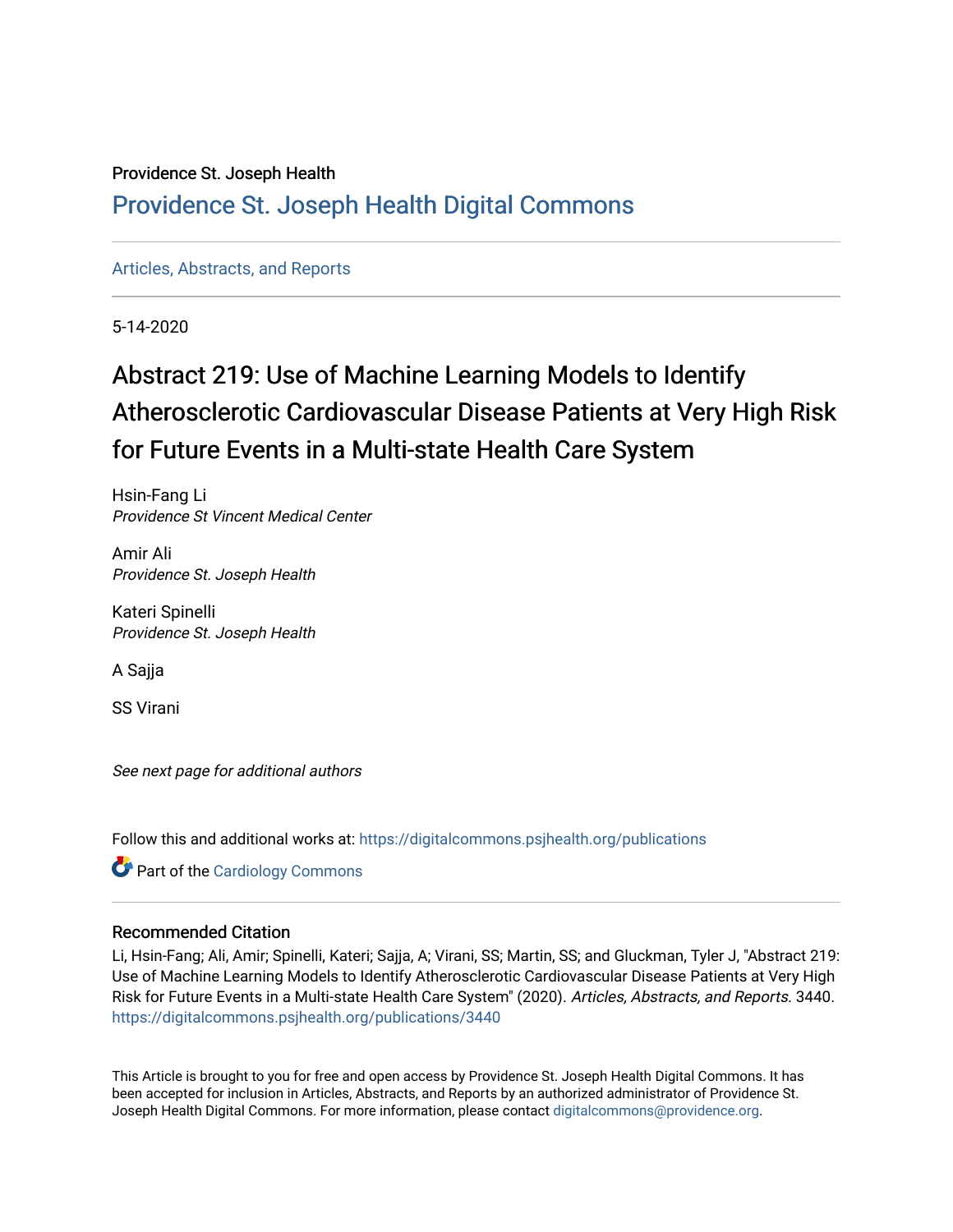### Authors

Hsin-Fang Li, Amir Ali, Kateri Spinelli, A Sajja, SS Virani, SS Martin, and Tyler J Gluckman